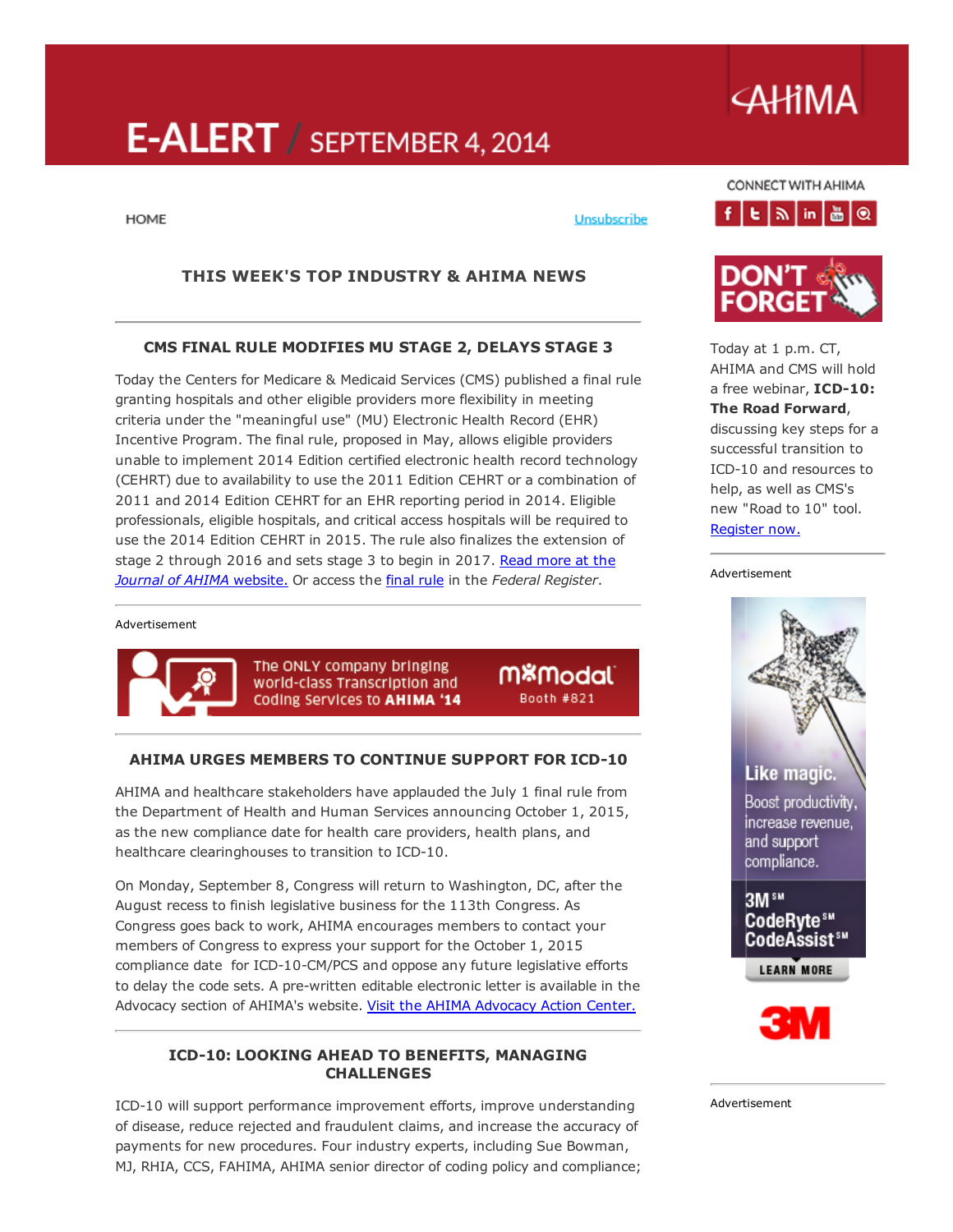Karen Mihalik, executive director of revenue cycle management at the Cleveland Clinic Foundation; Todd Strumwasser, MD, CEO of Swedish Medical Center in Seattle, WA; and Stacie J. Watson, business lead for the ICD-10 Program at insurer Aetna, Inc., recently discussed these expected improvements and strategies for mitigating the costs of the transition to ICD-10 with the Healthcare Financial Management Association's *Leadership* magazine. Read the [Q&A.](http://www.hfma.org/Content.aspx?id=24094)

# AT AHIMA CONVENTION, 'FEDERAL INSIGHTS' TRACK TO TACKLE HEALTH SAFETY

At AHIMA's 86th Convention & Exhibit, September 26-October 2 in San Diego, CA, the Federal Insights track on Tuesday, September 30 will explore federal government and allied organizations' strategies for better health safety. Sessions will cover the role of the Office for Civil Rights in privacy and security rules enforcement, as well as federal efforts around health information exchange and how to work with public and private entities on enterprise standards and interoperability efforts. The Agency for Healthcare Research and Quality (AHRQ) will also share resources for health IT and patient safety and information on how to apply for AHRQ funding for research.

Select session previews will be posted to the *Journal of AHIMA* [website](http://journal.ahima.org/) begining September 17.

Browse the [Convention](http://www.ahima.org/convention) schedule and register.

# REPORT: ELECTRONIC TRANSACTIONS COULD BE SAVING PHYSICIANS BILLIONS

A recent report from the Coalition for Affordable Quality Healthcare (CAQH), a nonprofit organization that helps stakeholders streamline business processes, says that physicians and other healthcare providers are underutilizing electronic transactions that could save them billions.

According to the report, in 2012, 91 percent of healthcare claims were submitted electronically, while only 68 percent of requests for eligibility and benefits verification and 57 percent of claims status inquiries were electronic.

The report projects that healthcare providers and facilities could save more than \$3.5 billion from electronic eligibility verification, approximately \$1.5 billion from electronic prior authorization transactions, and \$1.7 billion from increased electronic claim submission, claim payment, claim inquiry, and remittance advice. Access the [report.](http://www.caqh.org/pdf/2013Index.pdf)

# GET INVOLVED

# DISCUSS ICD-10 IN WASHINGTON



Register for **ICD-10 Talking Points for Legislators &** Staff, [September](https://ahima.webex.com/ahima/j.php?ED=294552632&RG=1&UID=0&RT=MiMxMQ%3D%3D) 10 at 12 p.m. ET, a free webinar by AHIMA's Policy and Government Relations office in Washington, DC. Learn how to construct a dialogue and talking points to discuss ICD-10 with legislators and their staff.



**Benefits** of a Single Source of Terminology Truth

WATCH << **WEBINAR TODAY** 

Health Language<sup>®</sup>

#### Advertisement

# **DISCOVER** the **Possibilites**

HIM & **CDI Solutions Nationwide** 





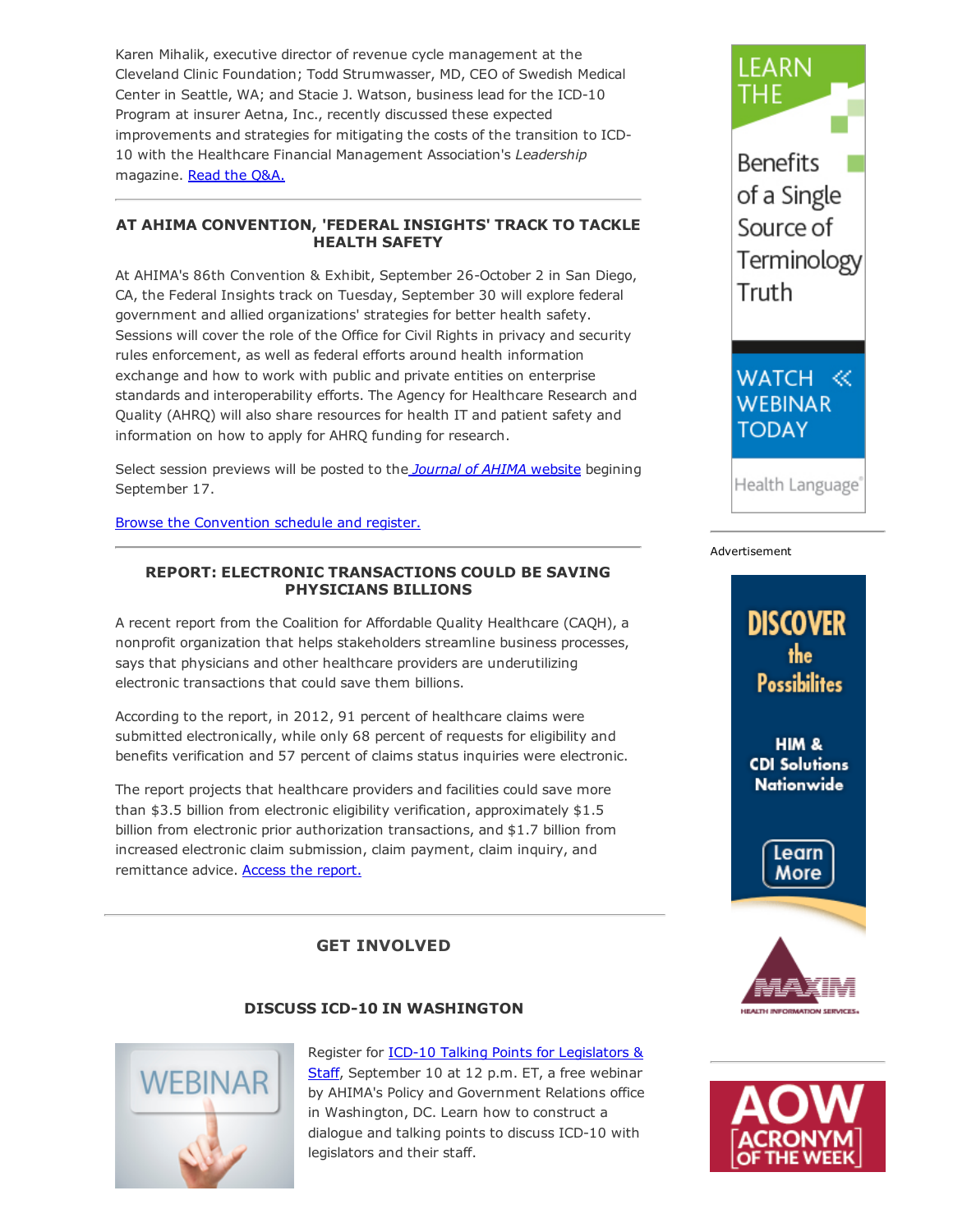#### DOWNLOAD THE ENGAGE MOBILE APP - YOU MAY WIN



The Engage mobile app lets you participate in AHIMA's Engage Online Communities from your mobile device, wherever you are. Download the app before September 11, and be entered to win a gift card. Download by scanning the QR code at left, or visit *[iTunes](https://itunes.apple.com/us/app/ahima-engage/id795420301?mt=8)* or the **[Google](https://play.google.com/store/apps/details?id=net.rd.android.membercentric.ahima) Play** store.

### STUDENTS, JOIN THE FUTURE HIM LEADER COMMUNITY



The members-only Future HIM Leader Community on the Engage Online Communities is intended for students, new grads, and those new to the HIM profession. This is the perfect place to ask questions, share stories, and network with other AHIMA members. Join [today.](http://engage.ahima.org/communities/viewcommunities/groupdetails/?communitykey=731fe856-9b47-45b0-8871-092a93396781&tab=groupdetails)

#### VOLUNTEER FOR AHIMA IN 2015



Apply by September 30 for appointed volunteer positions in 2015, including new task forces on standards, data and information analysis, clinical documentation improvement, coordination of care, and consumer engagement. Start by performing a volunteer competencies self-assessment, or begin browsing available [opportunities](http://engage.ahima.org/volunteer/volunteeropportunities) in the Volunteer Center on Engage. Appointed members will be notified in November.

#### ATTEND THE VOLUNTEER OPPORTUNITY SESSION



Are you attending **AHIMA's Annual [Convention](http://www.ahima.org/convention) and** Exhibit in San Diego, CA? Plan to join us Tuesday, September 30, from 3:15-4:15 p.m., for the Volunteer Opportunity Session. Get an introduction to the appointed and elected opportunities available at the national level, submit a nomination form, meet current and former Board members, and more.

#### EDUCATION & NETWORKING

# CONFERENCES AND EVENTS WEBINARS

# The Health Level Seven International (HL7)

Payer Summit will take place September 18-19 in Chicago, IL. HL7 is a nonprofit dedicated to providing a comprehensive framework and related standards for the exchange, integration, sharing, and retrieval of electronic health information that supports clinical practice and the management, delivery and evaluation of health services.

Learn more at the **HL7** [website.](http://www.hl7.org/events/payersummit2014/)



Happy birthday, [Engage](http://engage.ahima.org/)! Launched one year ago today, more than 14,000 people have visited AHIMA's Engage Online Communities, including AHIMA members and healthcare professionals from outside the Association and around the world.

Tell us how Engage has benefited you this past year, in the **AHIMA** Membership and Business [Community.](http://engage.ahima.org/communities/viewcommunities/groupdetails/?CommunityKey=93941d81-3fb0-4301-8fd0-81f6bce5889d) We hope you will continue to visit Engage to speak your mind and share your ideas for years to come.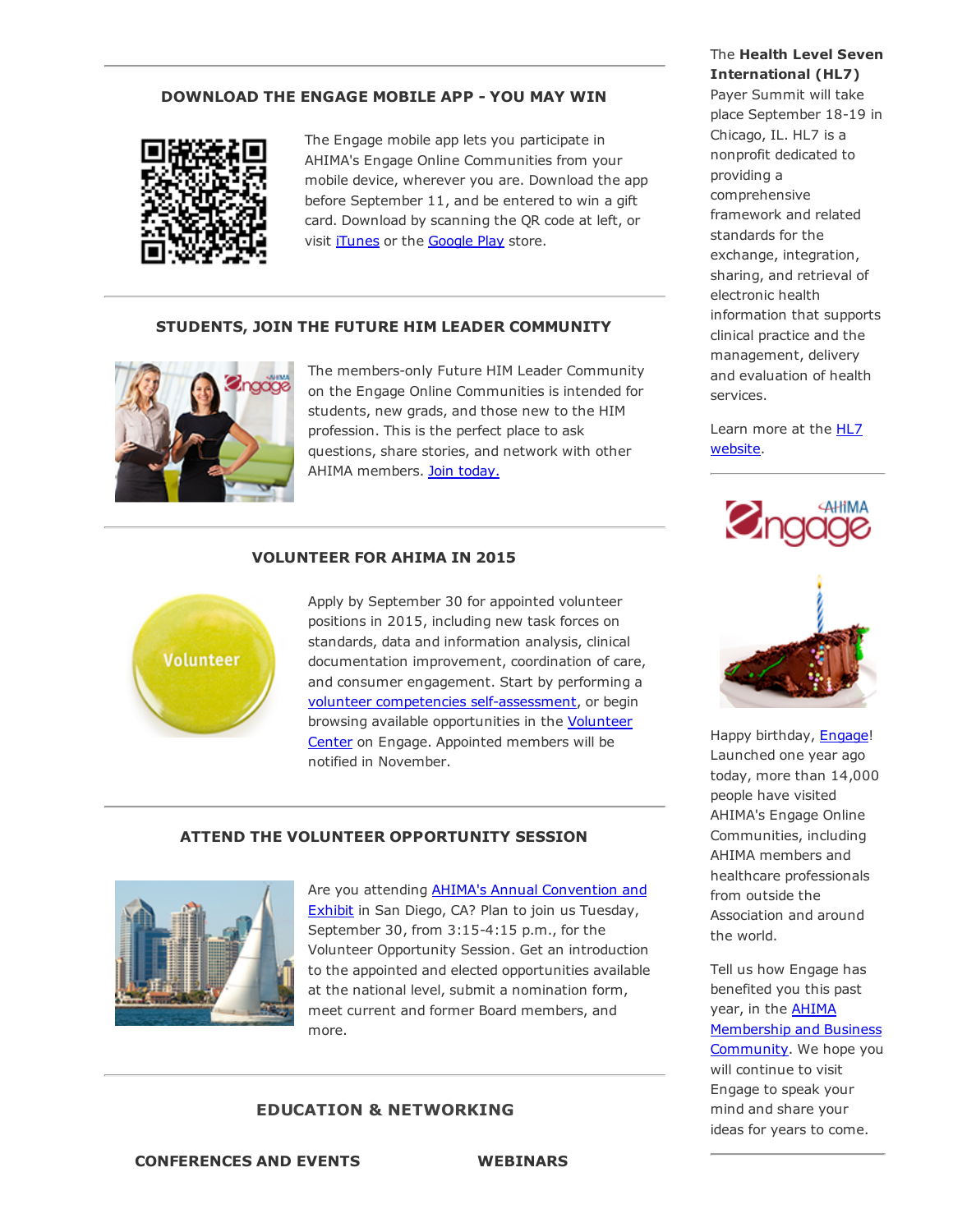

Annual Clinical Coding [Meeting](http://www.ahima.org/events/2014Sept-clinicalcoding) September 27-28 San Diego, CA *Register now and save \$200*

Attend AHIMA's Annual Clinical Coding Meeting for invaluable education and training, cutting edge speakers, and great networking opportunities. Topics include clinical documentation improvement, compliance risks, ICD-10 readiness, electronic health records, and more. Register today for this important event.

#### Privacy and Security [Institute](http://www.ahima.org/events/2014sept-PrivacyInstitute)

September 27–28 San Diego, CA *In conjunction with the AHIMA Convention & Exhibit*

Privacy and security officers must balance confidentiality, privacy, and security issues of healthcare reform, technology advances, and workflow accommodations with regulatory disparity and laws such as HIPAA and the Final HITECH Omnibus Rules. Join us for this advanced-level meeting to stay abreast of the hottest privacy and security trends today.

## AHIMA Academy for ICD-10-CM/PCS

[November](http://www.ahima.org/events/2014nov-icd10academy-chi) 17-19 Chicago, IL

[December](http://www.ahima.org/events/2014Dec-icd10academy-Vegas) 1-3 Las Vegas, NV

[December](http://www.ahima.org/events/2014dec-icd10academy-orlando) 2-4 Orlando, FL

AHIMA Academy for ICD-10-CM Only



*Webinars start at 1 p.m. ET and last 60 minutes.*

September 9 The Missing Ingredient: Effective Internal [Communications](https://www.ahimastore.org/ProductDetailAudioSeminars.aspx?ProductID=17270)

#### September 23

Keeping Compliant: HIPAA, the Omnibus Rule, and Data Privacy, [Confidentiality,](https://www.ahimastore.org/ProductDetailAudioSeminars.aspx?ProductID=17280&MXCode=MX9112) and Security

#### NEW FROM AHIMA PRESS



**Electronic** Document and Health Record [Management](https://www.ahimastore.org/ProductDetailBooks.aspx?ProductID=17550)

*Available for pre-order* 

By Darice Grzybowski, MA, RHIA, FAHIMA

This book provides practical examples, case studies, and industry tips for successful use of electronic document management systems as a vital component of the electronic health record.

PRICE: \$79.95 MEMBER PRICE: \$64.95 PRODUCT NUMBER: AB113013

# NEW JOBS ON CAREER ASSIST: JOB BANK

CDI/UM [Specialist](http://careerassist.ahima.org/jobseeker/job/18941431/) Galveston, TX

Medical [Records](http://careerassist.ahima.org/jobseeker/job/17341042/) Coder Jacksonville, FL

Remote [Inpatient](http://careerassist.ahima.org/jobseeker/job/18088872/) Facility **Coder** Nationwide

Lead Health Information [Management](http://careerassist.ahima.org/jobseeker/job/17667738/) Coder Fort Myers, FL

**Compliance** [Auditor/Analyst](http://careerassist.ahima.org/jobseeker/job/19870243/) Camden, SC

View *[more](http://careerassist.ahima.org/home/home.cfm?site_id=681)* available positions.



**REFERRAL PROGRAM**